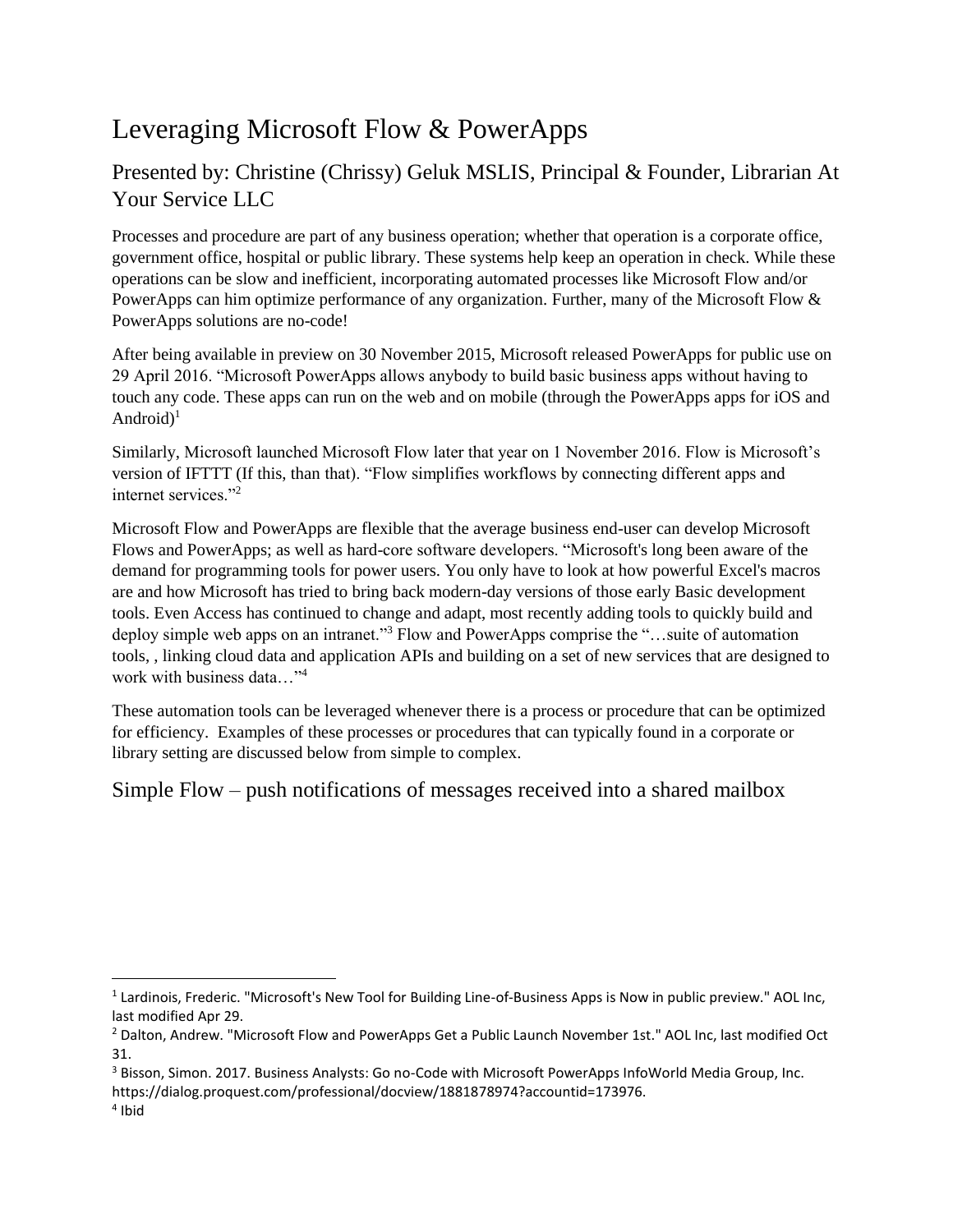|                               | When a new email arrives in a shared mailbox (Preview) | $\cdots$ |
|-------------------------------|--------------------------------------------------------|----------|
|                               |                                                        |          |
| Send me an email notification |                                                        | $\cdots$ |
|                               |                                                        |          |
|                               | + New step<br>Save                                     |          |
|                               |                                                        |          |

This flow is an example of one of the simplest Flows. The flow triggers an email notification to certain recipients when a message is received in a shared mailbox. This keeps a process smooth so that members do not have to manually check the shared mailbox. Further, this example of a Flow is a "Team Flow". Any Flow can be shared with another individual where each member is able to modify a Flow's settings.

## Flows with Connectors such as Twitter

Using any available connectors (and there are a number of them with the list growing) like Twitter, it is possible to develop a Flow that monitors tweets according to a topic.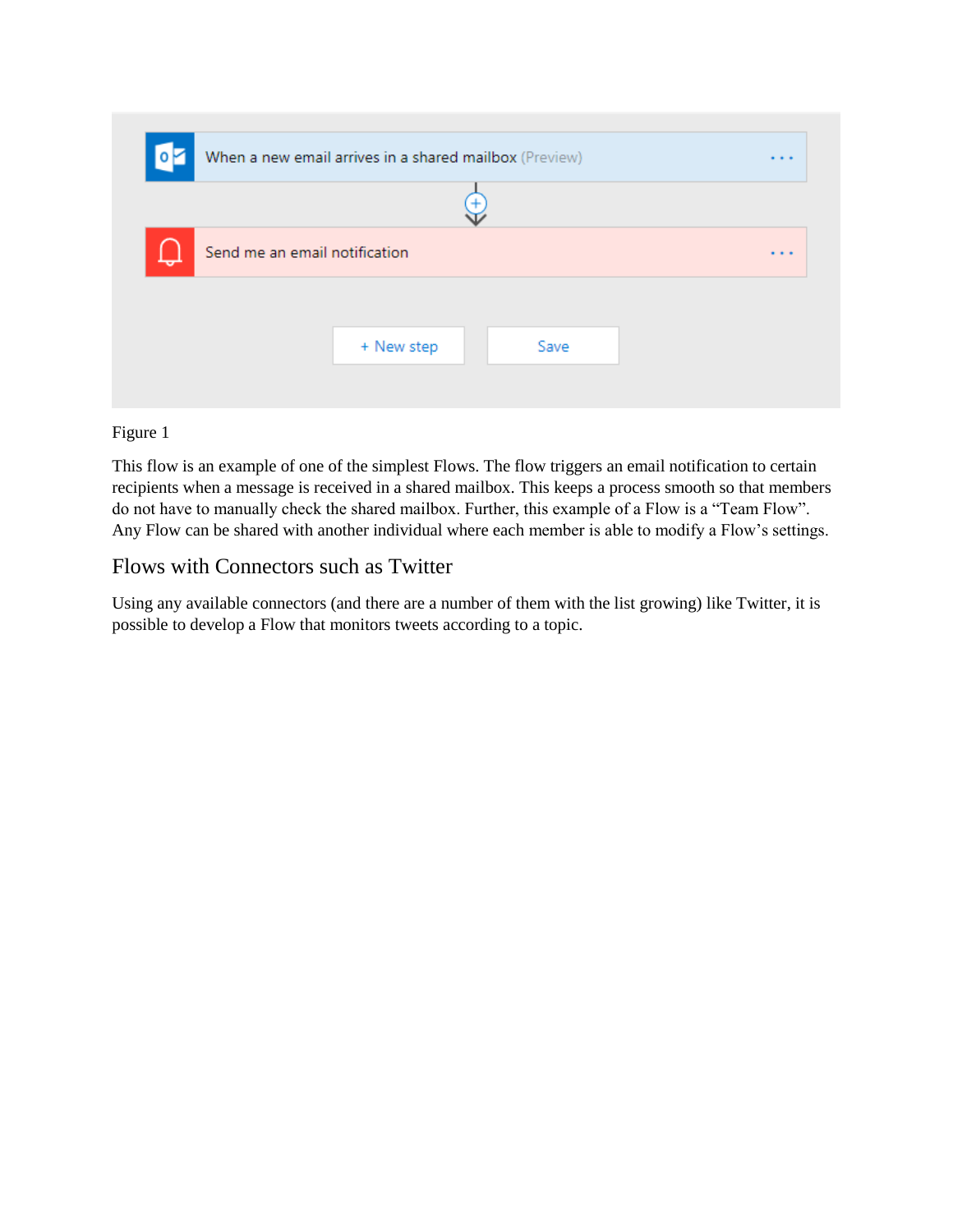| * Search text             | When a new tweet is posted<br>$\int_{m}^{m}$<br>#PIUG18 |              |
|---------------------------|---------------------------------------------------------|--------------|
|                           |                                                         |              |
|                           | $\ddot{}$                                               |              |
| ∣x 割<br>Insert row        |                                                         | . .          |
| * File name               | /Sandbox/Tweets.xlsx                                    | ħ            |
| *Table name               | PIUG                                                    | $\checkmark$ |
| Tweeted_x0020_Create<br>d |                                                         |              |
| Tweeted_x0020_By          |                                                         |              |
| Tweet_x0020_Location      |                                                         |              |
| Tweet                     |                                                         |              |
| Tweet_x0020_ID            |                                                         |              |
| Column <sub>6</sub>       | Tweet text $\times$                                     |              |
| Column7                   | Tweeted by $\,\times\,$                                 |              |

This flow is triggered when someone uses the #PIUG18 hashtag and sends information from the tweet to an Excel file. What is sent to the Excel file is customizable.

Like I mentioned, there are a number of connectors available that you can use in your Flows. Whether it is monitoring tweets or emails and sending them to an Excel file, OneDrive or even Sharepoint, a Flow can be established to help make your life easier.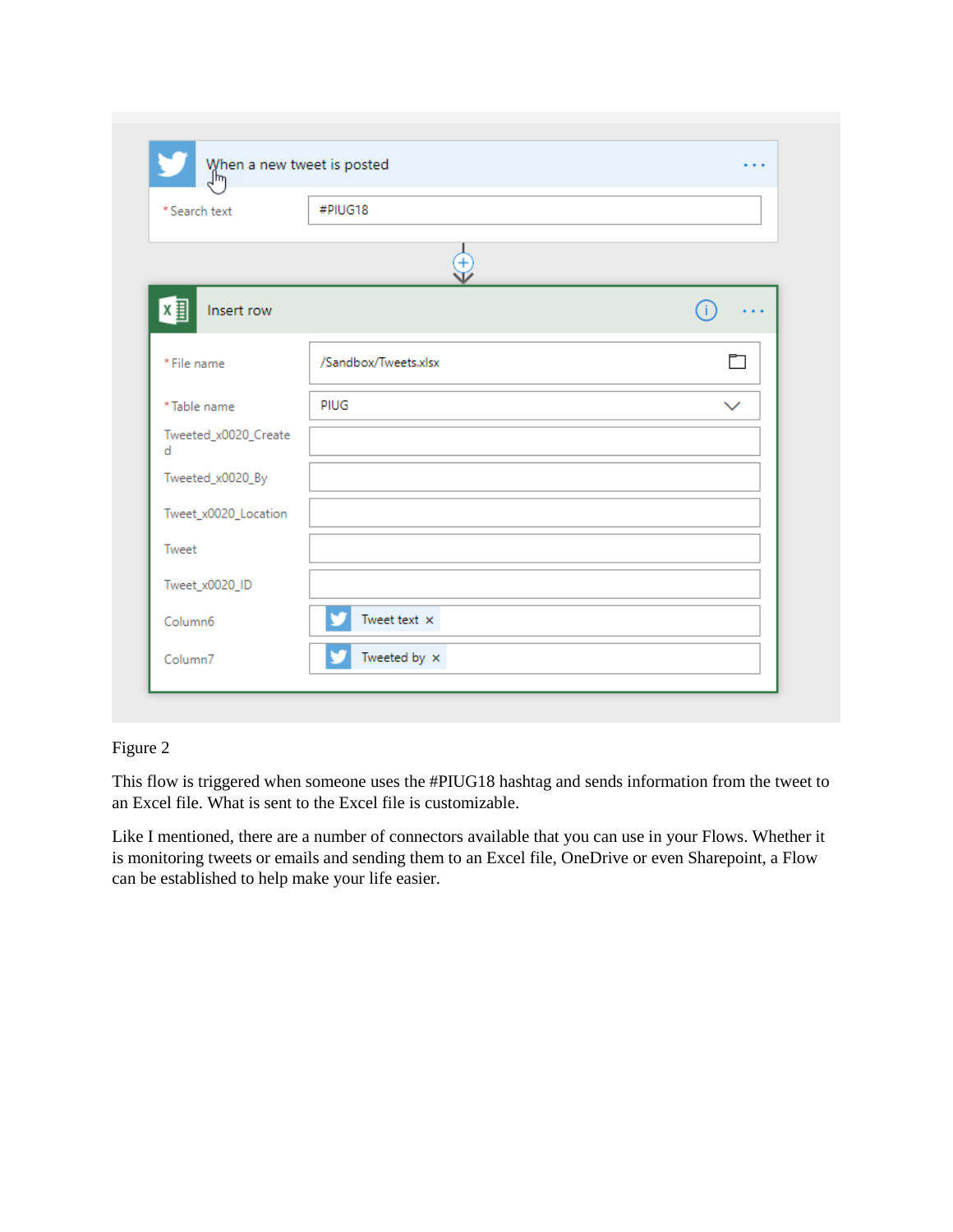

Besides connectors and if you are a developer, you can program your own custom Flow. The possibilities are endless.

Whenever you create a Flow, you do have the option of saving it as a template. This can be useful when you need to recreate the same methodology or when your team wants to recreate the same methodology.

When an individual or team flow is created, the flows are accessible at any time for review or modification: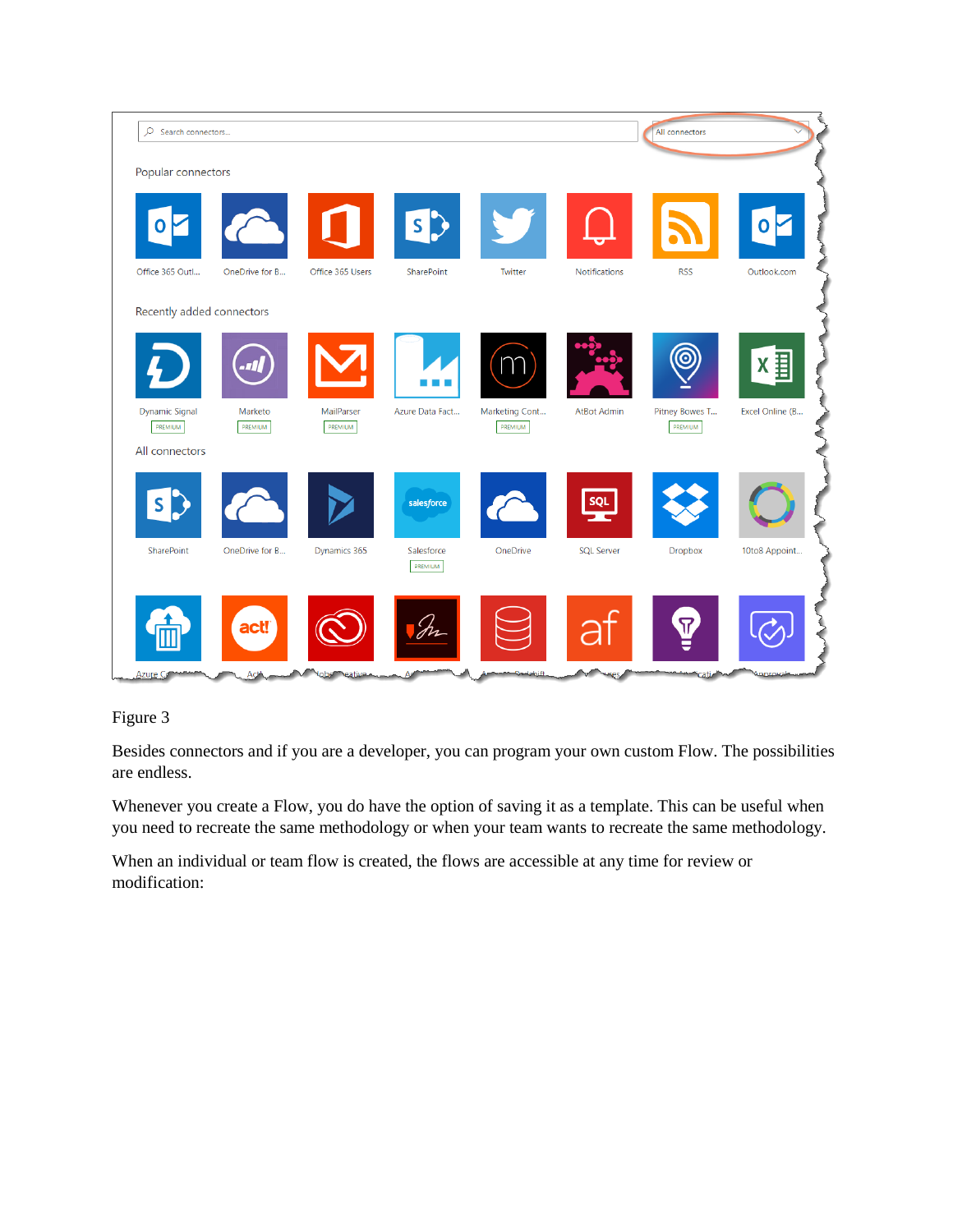| <b>My flows</b>       | <b>Team flows</b>                                                        | $+$ Create from blank | <b>H1</b> Create from template<br>$\downarrow$ import |  |
|-----------------------|--------------------------------------------------------------------------|-----------------------|-------------------------------------------------------|--|
|                       | Name                                                                     | Last modified         |                                                       |  |
|                       | Save tweets that include a specific hashtag to a SharePoint PIUG<br>list | 4 weeks ago           | $R^8$<br>$\bigcirc$ on $\varnothing$<br>$\sim$        |  |
| Ö<br>$\triangleright$ | Get daily reminders in Email to work on SLA2018 contributed<br>paper     | 1 month ago           | $R^8$<br>$\Box$ on $\varnothing$                      |  |
| Ö<br>$\Box$           | Get daily reminders in Email to make coffee                              | 1 month ago           | $R^8$<br>$\bullet$ on $\mathscr{D}$                   |  |
| F<br>$F \circ F$      | Record form responses in SharePoint                                      | 1 month ago           | $R^8$<br>$\bullet$ on $\mathscr{A}$                   |  |
| $\overline{R}$        | Send myself a reminder in 10 minutes                                     | 1 month ago           | $R^8$<br>$\bigodot$ off $\varnothing$                 |  |
|                       | Button -> Search tweets - 2                                              | 1 month ago           | $R^8$<br>$\odot$ of $\oslash$                         |  |
| v<br>$\mathbf{B}$     | Save 2018 tweets that include a specific hashtag to a SharePoint<br>list | 1 month ago           | $R^8$<br>.<br>$\bigcirc$ on $\varnothing$             |  |
|                       | Button -> Search tweets, Apply to each, Insert row                       | 1 month ago           | $R^8$<br>$\bigcirc$ on $\varnothing$<br>$\ddotsc$     |  |
|                       | Button -> Search SLA tweets                                              | 1 month ago           | $R^8$<br>$\bigcirc$ on $\varnothing$                  |  |
|                       | When a new SLA18 tweet is posted -> Insert row                           | 1 month ago           | $\bullet$ on $\emptyset$ $\upbeta$                    |  |
|                       |                                                                          |                       |                                                       |  |

Further there is a mobile app for Microsoft Flow that allows you to view or modify the Flow on the go using your smartphone or tablet. Further you can even program a flow to run with the click of a button.

## Microsoft PowerApps

We talked about Flows yet there is more with PowerApps! Microsoft Flows and PowerApps can either work independently or together. Again, it depends on the need and process that determines if you need both. As the name implies, PowerApps provides the ability of creating an app (mobile or desktop) that initiates a process and that process could be a flow.

With PowerApps, you can develop your own customized apps for your organization that allows your users to initiate a task from the click of the app. The app can be accessible from both a mobile device or your computer.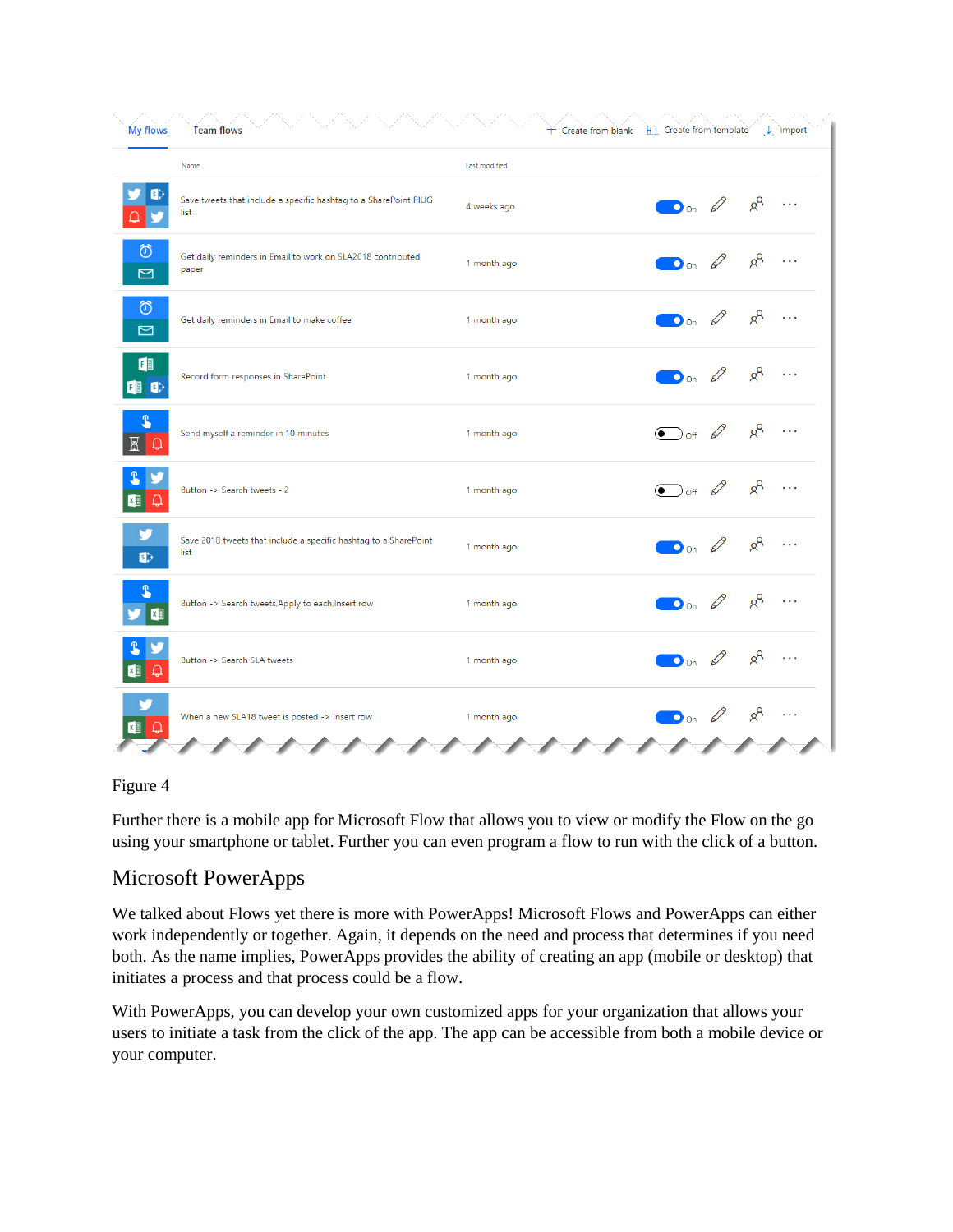The illustration below shows how to build an app that is specifically design for mobile devices. When creating apps, you can develop with a standard design or one that is truly optimized for mobile devices. The first step with developing apps is connecting to the data source.



#### Figure 5

Once the data is in the PowerApps studio, you have the ability to design and customize the browse, detail and edit screens. This is simple example showing that you can hide select fields from the data source and design each screen according to your specifications.

| <b>Tweets</b>                                                                                                                                        | <b>Tweets</b><br>圃                                                                                                                                                                                                                                                                                               | $\times$ Tweetsh                                         |
|------------------------------------------------------------------------------------------------------------------------------------------------------|------------------------------------------------------------------------------------------------------------------------------------------------------------------------------------------------------------------------------------------------------------------------------------------------------------------|----------------------------------------------------------|
| Q Search items                                                                                                                                       | Item<br>Title<br>RT @SLAhg: #SLA2018 attendees, SLA hotel<br>block rates end tomorrow (Wed, May 23).<br>Book your room now to get a reduced rate!<br>https://t.co/P1<br>Tweeted x0020 By<br><b>libconferences</b><br>Tweeted x0020 when<br>05/23/2018 15:20:01<br>Tweeter x0020 Location<br>All around the world | Title<br>RT @SLAhq: #SLA2018 attendees, SLA hotel        |
| RT @SLAhg: #SLA2018 attendees, SLA hotel block<br>rates end tomorrow (Wed, May 23). Book your room<br>most to out a coducted cared later at conte-   |                                                                                                                                                                                                                                                                                                                  | Tweeted x0020 By<br>libconferences<br>Tweeted x0020 when |
| RT @Bodkintp: Getting ready to talk about the<br>Ppatent Olympiad at PPIDG181 W W W                                                                  |                                                                                                                                                                                                                                                                                                                  | 05/23/2018 15:20:01<br>Tweeter x0020 Location            |
| RT @PIUG: This morning's presentations covered the<br>challenges in both searching and reporting chemical<br>information in nature console. Figure   |                                                                                                                                                                                                                                                                                                                  | All around the world                                     |
| RT @PIUG: The Prior Art Hydra can be defeated by<br>using the Boolean "sword" and the Al/semantic<br>concels "would unsoft to outboat A didn bu Mac. |                                                                                                                                                                                                                                                                                                                  |                                                          |
| RT @WPIjournal: #piug18 almost over - a very exciting<br>conference with lots of interesting presentations -<br>bushing forward to the cohmiccion    |                                                                                                                                                                                                                                                                                                                  |                                                          |
| RT @BizIntSmartChts: We've added support for STN<br>Classic to our new Hit Structures capabilities. Come                                             |                                                                                                                                                                                                                                                                                                                  |                                                          |

Figure 6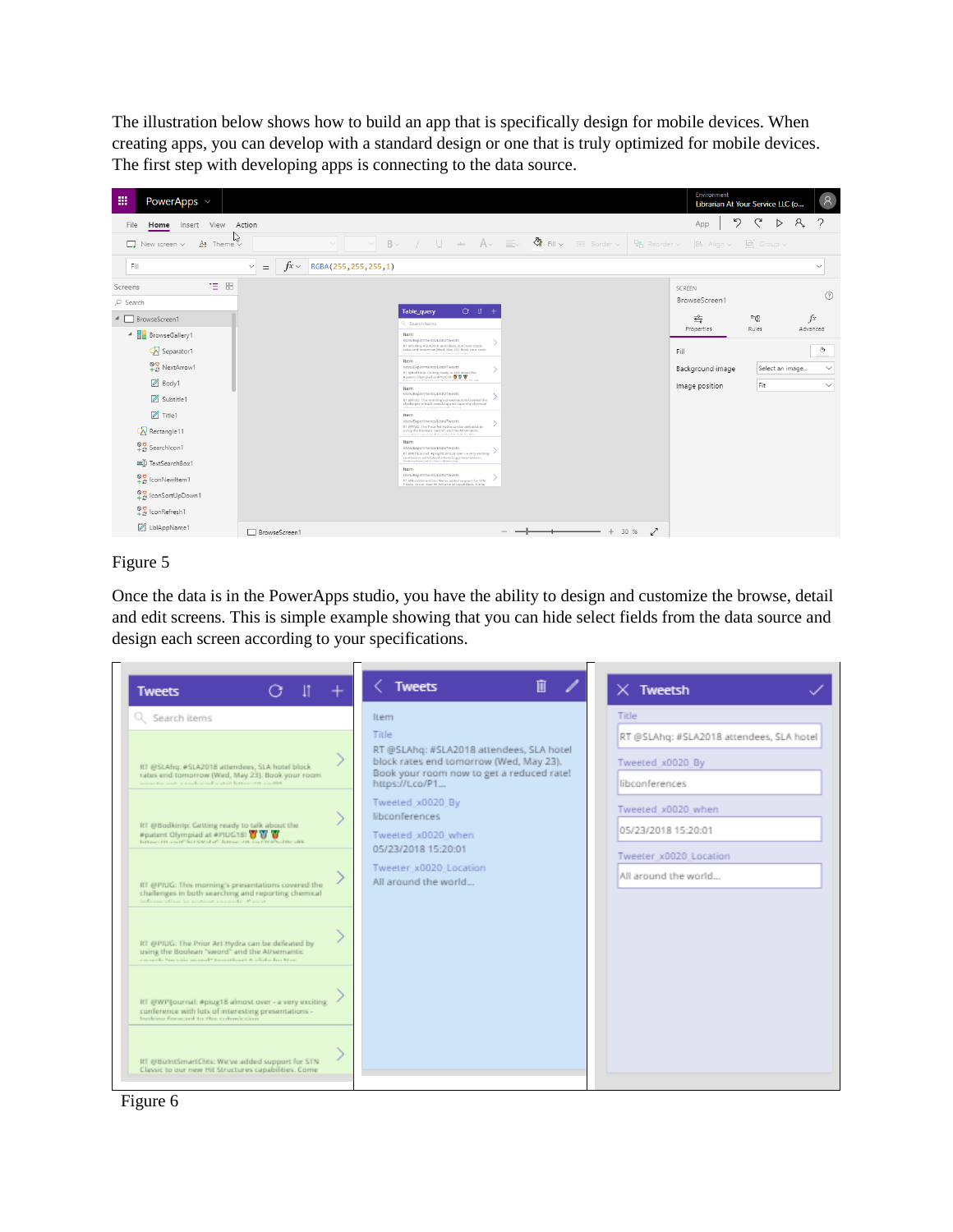Once you are a ready to promote the app, you can save it and share it. You can add the custom PowerApp on your intranet site; or make it available from the PowerApps mobile app for your organization. PowerApps are compatible for multiple platforms like Android and iOS.



Figure 7

This was an example of a very simple app that extract data from a data source and makes it available for those on the go. PowerApps can be customized for advanced functions that support the business need.

### Conclusion and Resources

If you are ready to get started, there is a multitude of learning documentation and training videos as well as courses. Depending on your comfort level, you can find the best resource for you. Besides traditional learning resources, a lot can be gained from the user community of Microsoft Flows and PowerApps.